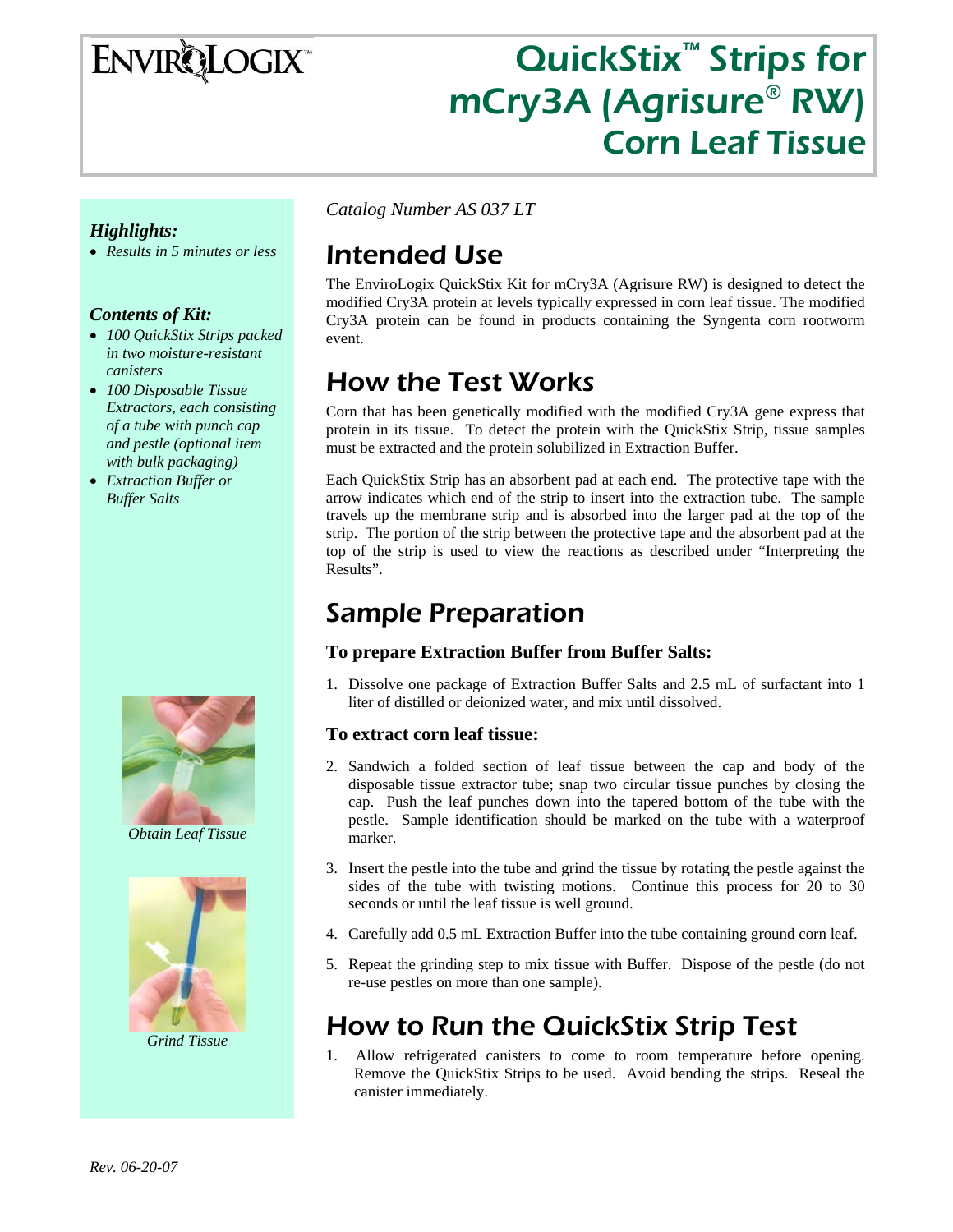#### QuickStix Kit for mCry3A (Agrisure RW) Corn Leaf Tissue Page 2 of 4



*Insert QuickStix* 



*Any pink Test Line is considered positive* 

- 2. Place the strip into the tissue extractor tube. The sample will travel up the strip. Use a rack to support multiple tubes if needed.
- 3. Allow the strip to develop for 5 minutes before making final assay interpretations. Positive sample results may become obvious much more quickly.
- 4. If you wish to retain the strip, cut off and discard the bottom section of the strip covered by the arrow tape.

### Interpreting the Results

Development of the Control Line within 5 minutes indicates that the strip has functioned properly. Any strip that does not develop a Control Line should be discarded and the sample re-tested using another strip.

If the sample extract contained mCry3A protein, a second line (Test Line) will develop on the membrane strip between the Control Line and the protective tape, within 5 minutes of sample addition*. The results should be interpreted as positive for mCry3A protein expression*. *Any clearly discernible pink Test Line is considered positive.*

If no Test Line is observed after 5 minutes have elapsed, the results should be interpreted as negative, meaning that the sample contained less mCry3A protein than is typically expressed in the tissues of Syngenta Corn Rootworm Event-modified plants.



**Warning:** A negative result with this test on corn <u>leaf extracts</u> does not necessarily rule out the presence of other genetically modified material in the sample.

### Kit Storage

QuickStix can be stored at room temperature, or refrigerated for a longer shelf life. Note the shelf life on the kit box for each storage temperature. The kit may be used in field applications; however, prolonged exposure to high temperatures may adversely affect the test results. Do not open the desiccated canister until ready to use the test strips.

### Precautions and Notes

- This kit is designed for screening for presence or absence only and is not meant to be quantitative.
- As with all tests, it is recommended that results be confirmed with an alternate method when necessary.
- The assay has been optimized using the protocol and buffer provided in the kit. Deviation from this protocol may invalidate the results of the test.
- The results generated through the proper use of this kit reflect the condition of the working sample directly tested. Extrapolation as to the condition of the originating lot from which the working sample was derived should be based on sound sampling procedures and statistical calculations which address random sampling effects, non-random sampling effects, and assay system uncertainty. A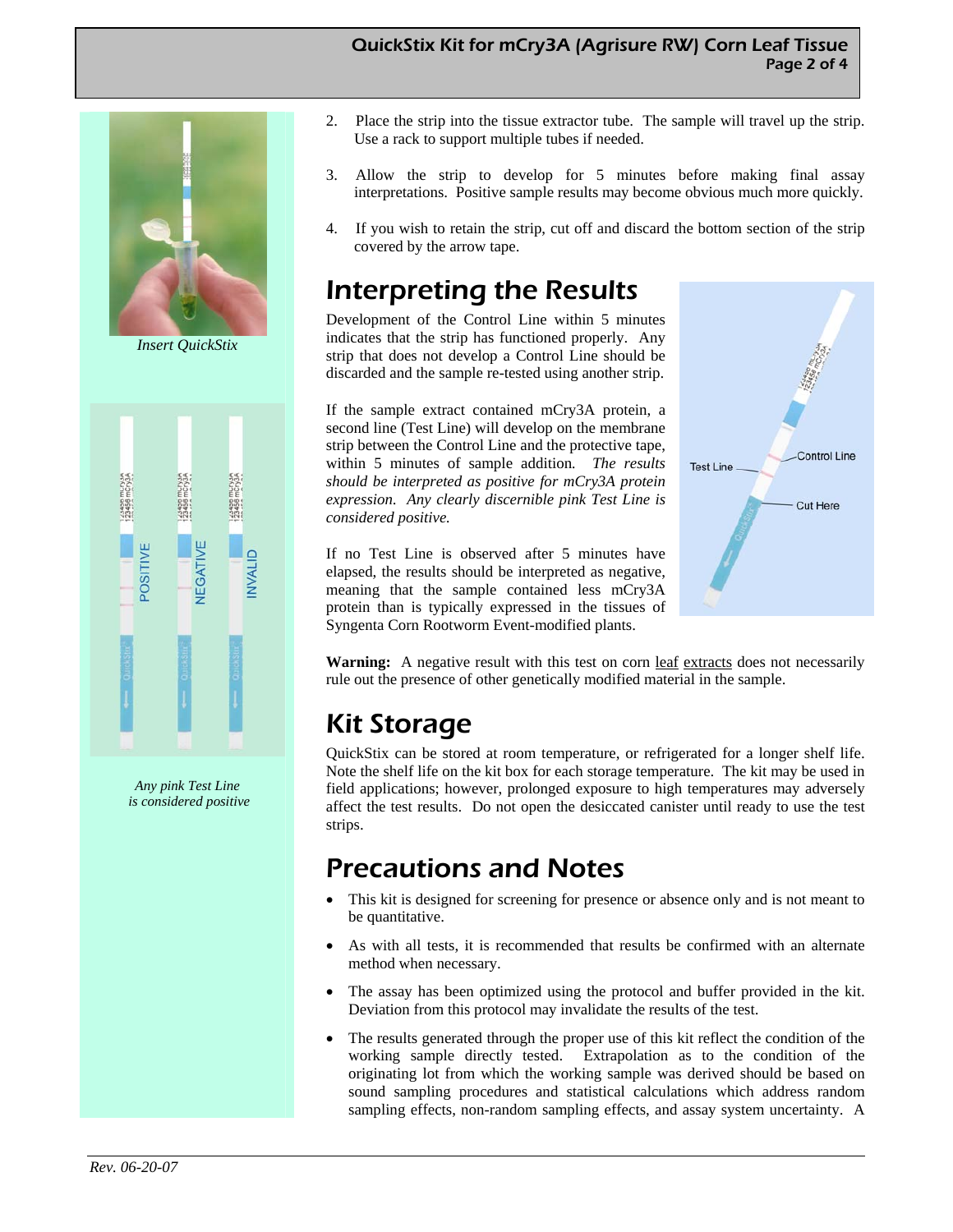#### QuickStix Kit for mCry3A (Agrisure RW) Corn Leaf Tissue Page 3 of 4



negative result obtained when properly testing the working sample does not necessarily mean the originating lot is entirely negative for the analyte or protein in question.

- A negative result with this kit does not mean that the sampled tissue has not been otherwise genetically modified.
- A strong positive result may safely be interpreted in as little as 2 minutes after sample addition. It is not safe, however, to conclude that a sample is negative before a full 5 minutes has elapsed, as a weak positive sample may require the full 5 minutes for a distinct Test Line to appear.
- Protect all components from hot or cold extremes of temperature when not in use. Do not leave in direct sunlight or in vehicle.